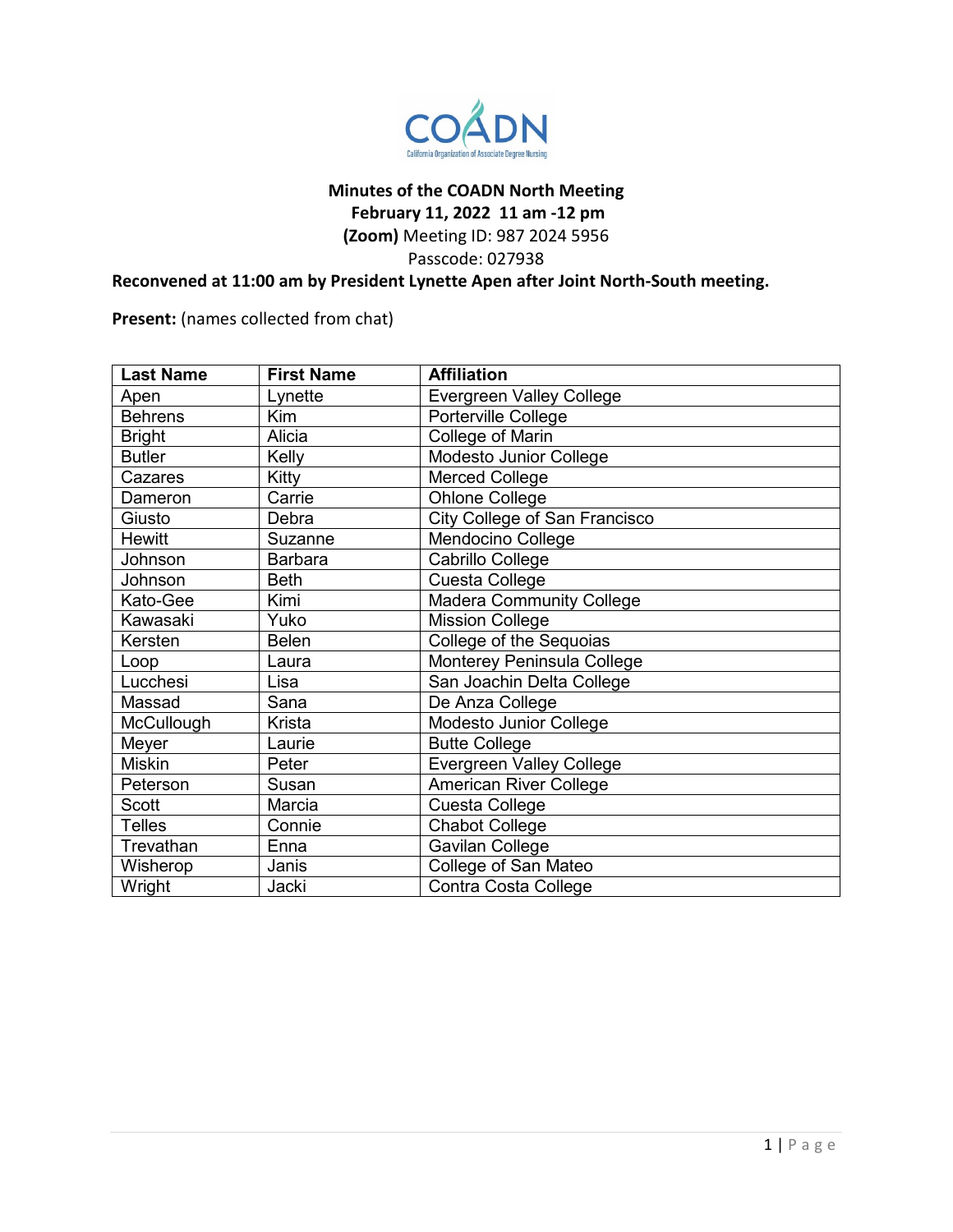**Agenda and last minutes approval**: The agenda was accepted. Please send any corrections to the minutes of 12/3/2021 to Laura Loop [lloop@mpc.edu](mailto:lloop@mpc.edu)

## **Continued Business**

- 1. Treasurer's Report
	- a. Balance: Janis Wisherop reported a balance of 54,204.84 with outstanding amount due to Flo's Cookie Jar of \$5000 (as voted at the 9/24/21 COAND North meeting).
	- b. ACNL Conference in Anaheim: Thank you to Enna Trevathan for representing COADN at the ACNL Conference where she presented with Tammy Vant Hul on gaps in enrollment capacity due to faculty shortage. Travel was reimbursed by COADN. CCNL Chair Kimberly Long thanked ADN faculty for their work, stating that associate degree grads are often better prepared for bedside practice than their BSN counterparts. The conference also inspired speaker ideas on the topic of bias.
- 2. Elections process update (Enna)
	- a. President Elect: Enna Trevathan is transitioning to President Elect to prepare to take over as President next year.
	- b. Nominations needed: Vice President and Secretary positions are scheduled for election. Please consider running! Gerry Hinayon and Sana Massad volunteered for the nominations committee; members are still welcome to join that committee. Bylaws update: Feedback from south pending to correlate election dates; too many positions on same election cycle in the north. Need to rotate timing for better continuity. Also need a process to set up committees, e.g. scholarship, legislative representative. As we lose directors to retirement need to consider asking Emeriti to help with mentorship. Need to also encourage Assistant Directors to join COADN and to be involved as officers and on committees. (No additional cost for AD involvement; dues fee is for the *program*). Need to vote in April to put Executive Team in place for 2022- 2023. Bylaws can be found under "Resources" on COADN website.
- 3. Updates on COADN Goals
	- a. Faculty Shortage:
		- i. Lynette Apen described the Nursing Faculty RJV for the Bay Area, funded by local and regional Strong Workforce funds. 15 out of 17 Bay Area colleges contributed and can participate in developing new faculty through the Benner Institute with cohorts starting in April 2022. Each cohort will complete 24 hours of online training. The Bay area consortium will meet soon to develop a system to apply and a repository of those who have completed (for recruitment). The model can be replicated in other areas of the state by reaching out to your regional Strong Workforce navigator. Nanette Solvason (HWI for Bay area) can help you to locate the navigator for your region.
	- b. Nursing Director Retention and Succession Planning:
		- i. Mentorship survey update: Laura Loop reported that the survey yielded 8 mentee requests and 14 mentorship offers, including 2 Emeriti. If your name is not on list and you'd like it to be, please email Laura or complete the survey (link placed in chat). Unless someone has a specific request or preference, the Executive Team will pair up, likely by geography if possible.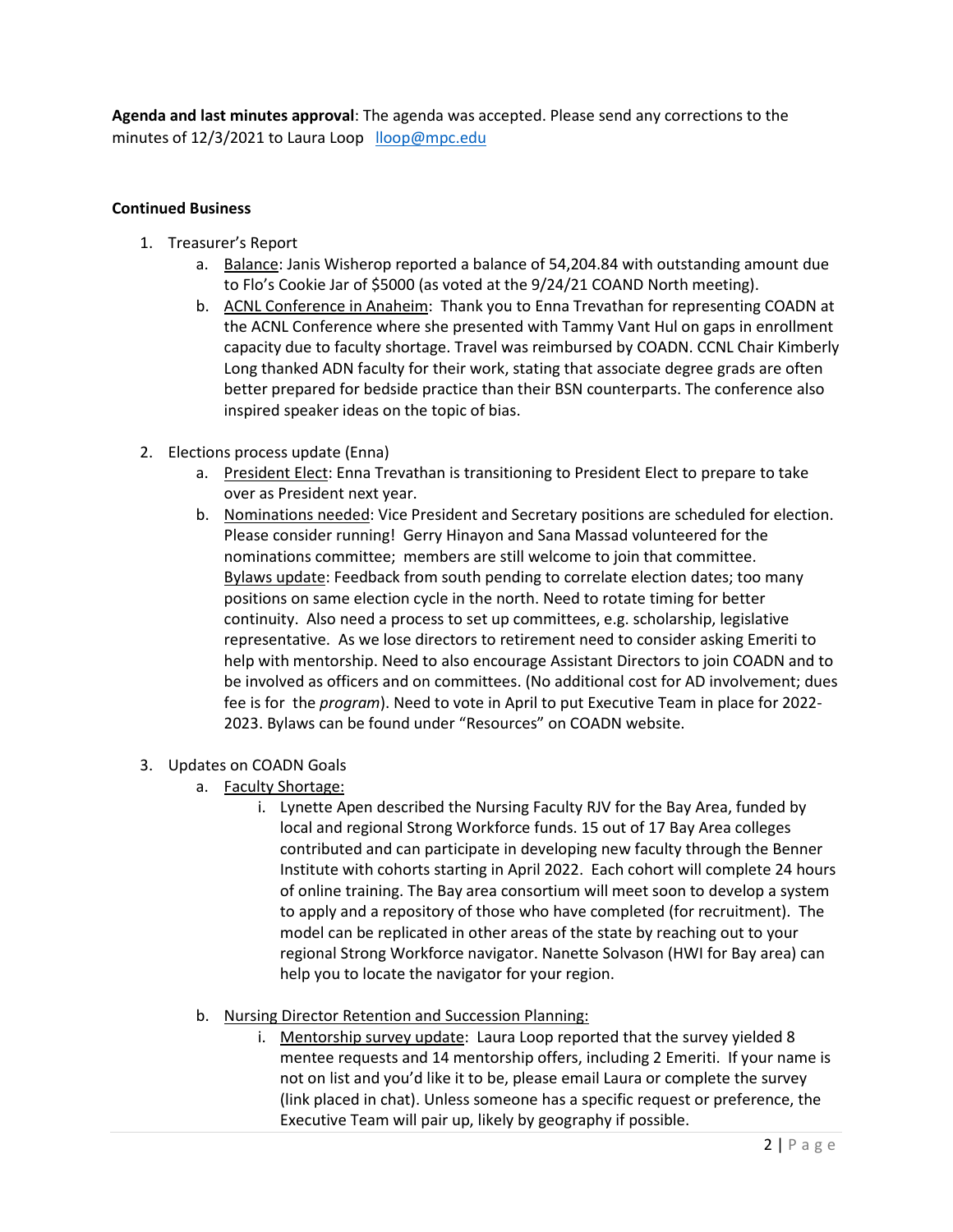- ii. OADN Leadership Training: OADN is a separate membership for individual colleges. Includes Honor Society for students, Leadership Institutes. Cost is approximately \$900 for members and \$1300 for nonmembers to attend the Leadership Institute. Lots of training available for ADs and faculty as well.
- c. Clinical Displacement Check-In
	- College of San Mateo: Most clinical sites open with some COVID restrictions.
	- Merced: Better, but some resistance to vaccines; support from college admin to mandate the vaccine without exemptions. PPE testing completed.
	- Mission College: Some sites want antigen testing same morning. Worries about supply chain. One site reduced student capacity slightly (by 1 student). Overall situation is better than last year.
	- Ohlone: Boosters required at sites; college already requires vaccine. Had a hard time filling class. If no booster, students must test twice per week and are allowed to use own tests. Some units reduced capacity, resulting in losing some units entirely because no instructor for a unit with few students.
	- Chabot: Peds reduced drastically; may need to reduce admissions. Also down 2 faculty.
	- Gavilan: Has relationship with CNO who advocates for student placements, understanding the needed with a nursing shortage. Makes problem worse if new grads because not well prepared; can't keep stealing from one another in the specialties. Using specialty staff to speak to students to recruit.
	- American River College: Can't fill faculty positions, though students are back to clinical. BRN approvals of new programs/expansion hurts placements and it's getting worse. Hospitals need to start working with us not against us.
	- De Anza: RN is proud of increasing 1100-1300 grads, but numbers do not reflect CC AND, mostly private schools. Also noted that if a program has a small number of students, one NCLEX failure can be significant.
- 4. Other news: Janis Wisherop asks for our thoughts her faculty grieves the sudden passing of Leann Kennedy (simulation specialist, College of San Mateo) on Jan. 5th.

# **New Business**

- 1. Fall 2022 Conference Planning: Please complete fall 2022 conference planning survey; link in chat. Location will be Monterey Plaza Hotel Oct. 19<sup>th</sup> 21<sup>st</sup>. The Executive Team planning committee is working on registration forms to be posted to website hopefully by April. No guarantee that we can offer livestream; need IT vendor--trying to collect your input first.
- 2. Scholarship Planning: Kelly Butler will send scholarship flyer and seek input about scholarship criteria using the Google group. (e.g. students in  $2^{nd}$ ,  $3^{rd}$  or  $4^{th}$  semester; 3.0 GPA in sciences, extra activities, etc.). Note that Kelly will be retiring soon and volunteers are needed for scholarship coordination. This is another process to be addressed in the bylaws
- 3. Announcements/Celebrations: Yuko Kawasaki is holding a Nursing Student Conference at Mission College on April 16<sup>th</sup>. It will feature a poster contest, panels, hiring committee experiences, new grads in their first year.
- 4. Other:
	- a. Multi-criterion Selection Process equity: Carrie Dameron sent an email blast seeking input about how to make screening points more equitable. e.g. already having a degree, license/work exp in health care makes it more difficult for underrepresented